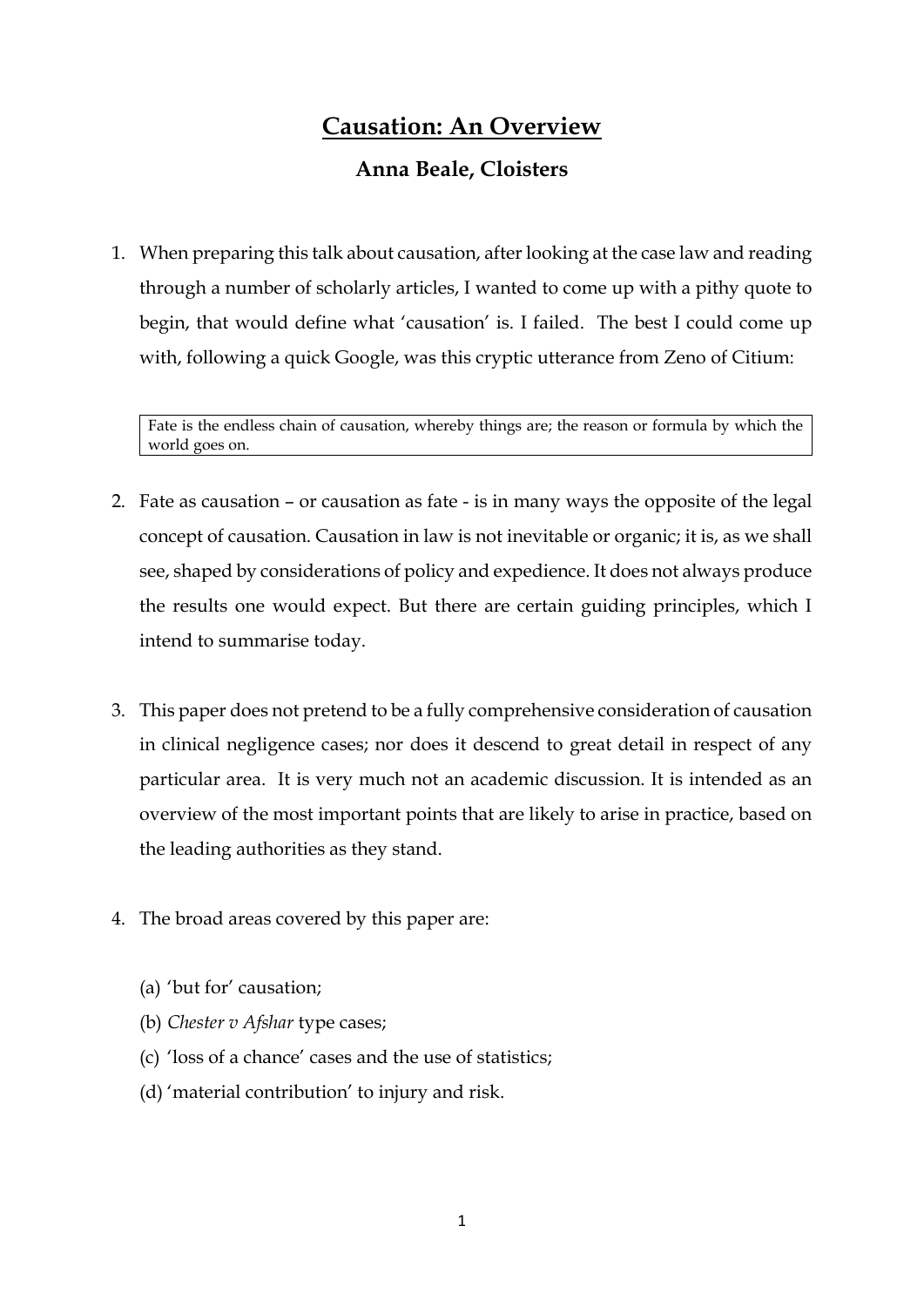# **'But for' causation**

- 5. In many indeed most clinical negligence claims, the question of whether a particular injury was caused by the breach of duty relied upon can be determined by asking whether it would have occurred 'but for' that breach. 'Would have' in this context means would on the balance of probabilities, so the question is whether it is more likely than not that, but for the Defendant's breach, the damage would not have occurred.
- 6. The application of this 'but for' test is intended to isolate the effective cause of the damage from other, legally and factually irrelevant causes.
- 7. The example used to illustrate the operation of 'but for' causation in Clerk & Lindsell on Torts is as good as any. In *Barnett v Chelsea and Kensington Hospital Management Committee*,*[1](#page-1-0)* the claimant's husband was negligently sent home from a hospital casualty department, which he had attended complaining of acute stomach pains and sickness. He died later the same day of arsenic poisoning. However, the evidence was to the effect that, even had he been treated promptly, he would have died; thus his widow's claim failed, because it could not be said that, but for the defendant's negligence, he would have recovered.

# **Is 'but for' causation always sufficient?**

- 8. The 'but for' test of causation sounds simple and logical and indeed, in many cases, it is. However, there are certain cases where, even though 'but for' causation can be shown, that is not considered sufficient to establish causation in law.
- 9. Thus in the American case of *Central of Georgia Railway Co v Price*,[2](#page-1-1) the railway company was not liable for injury sustained as the result of a lamp exploding in a

<span id="page-1-0"></span><sup>1</sup> [1969] 1 QB 428

<span id="page-1-1"></span><sup>2</sup> (1898) 32 SE 77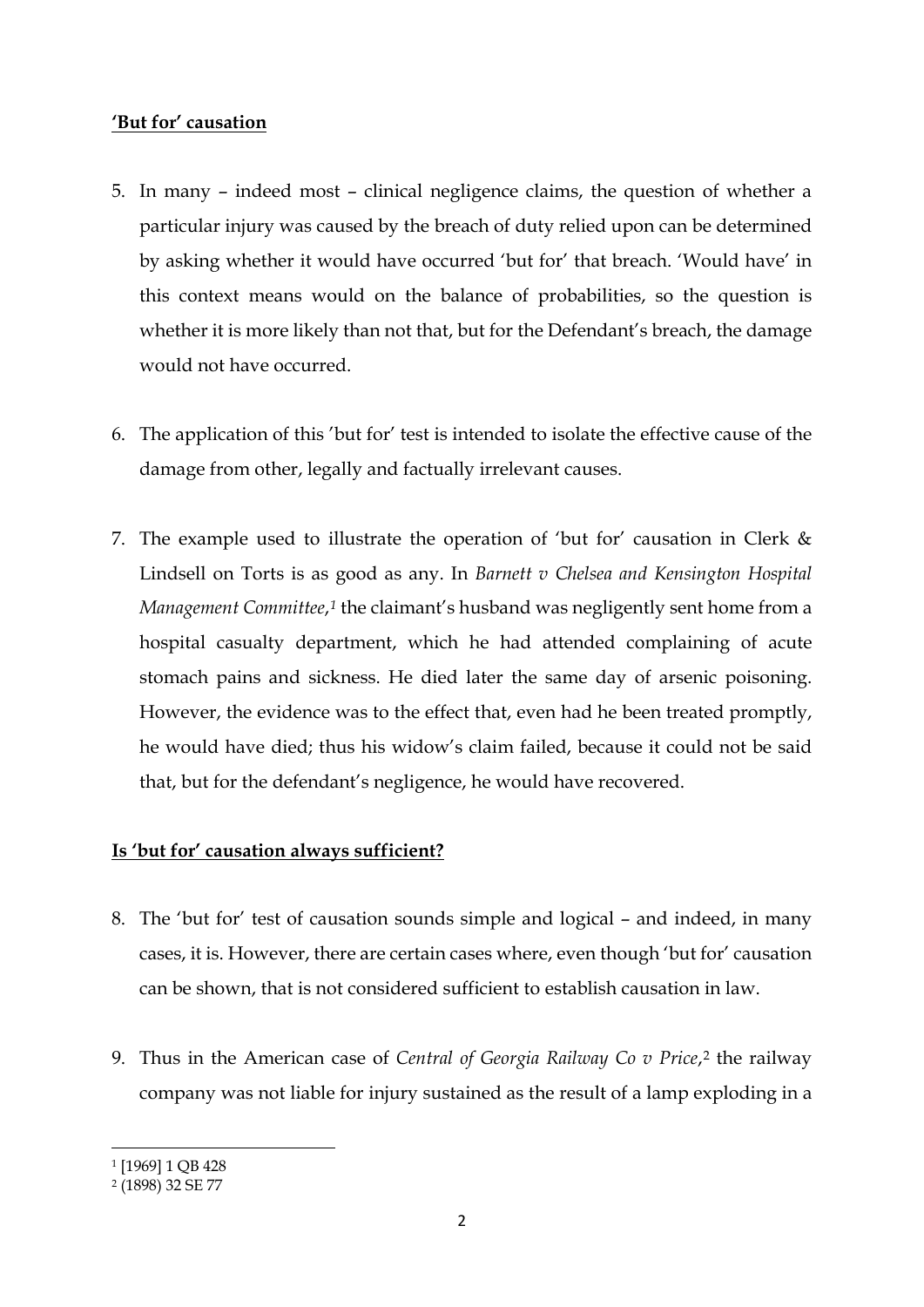hotel where the claimant had to stay as a result of the company negligently taking her beyond her destination. This was so even though, but for the company's negligence, the claimant would not have been in the hotel in the first place. The risk of such an event occurring in that hotel on that particular night was so insignificant and therefore so abnormal as to be fairly described as a coincidence, rather than an event causally connected to the defendant's negligence.

#### *Chester v Afshar*

- 10. This type of argument, was relied upon by the defence in the now well-known, but not necessarily well-understood, case of *Chester v Afshar*.[3](#page-2-0)
- 11. The facts of the case were fairly straightforward. Miss Chester was referred to Mr Afshar, a distinguished consultant neurosurgeon, following a history of back problems. During her consultation with Mr Afshar, he told her that her problems arose from three intervertebral discs, and that they should be surgically removed. The trial judge found that Miss Chester specifically asked about the risks of surgery, and was told, in a throwaway line, that Mr Afshar had never crippled anyone yet. Mr Afshar's account, which was not accepted, was that he had informed Miss Chester that there was a small risk (1-2%) of disturbance to the cauda equina nerve roots which could mean sensory disturbance leading to reduction in power in her legs and alterations in touch, temperature and position sense. He said he had informed her of the risk of paralysis. Miss Chester gave evidence, which was accepted, that if she had been told of these risks she would not have had the operation three days later (as in fact happened), but would have taken time to look further into the risks and options. The judge was not, however, able to find that Miss Chester would never have had the operation. In the event, Miss Chester did undergo the operation three days after the consultation, and the surgery, which was not negligently performed, led her to develop cauda equina syndrome.

<span id="page-2-0"></span><sup>3</sup> [2004] UKHL 41; [2005] 1 AC 134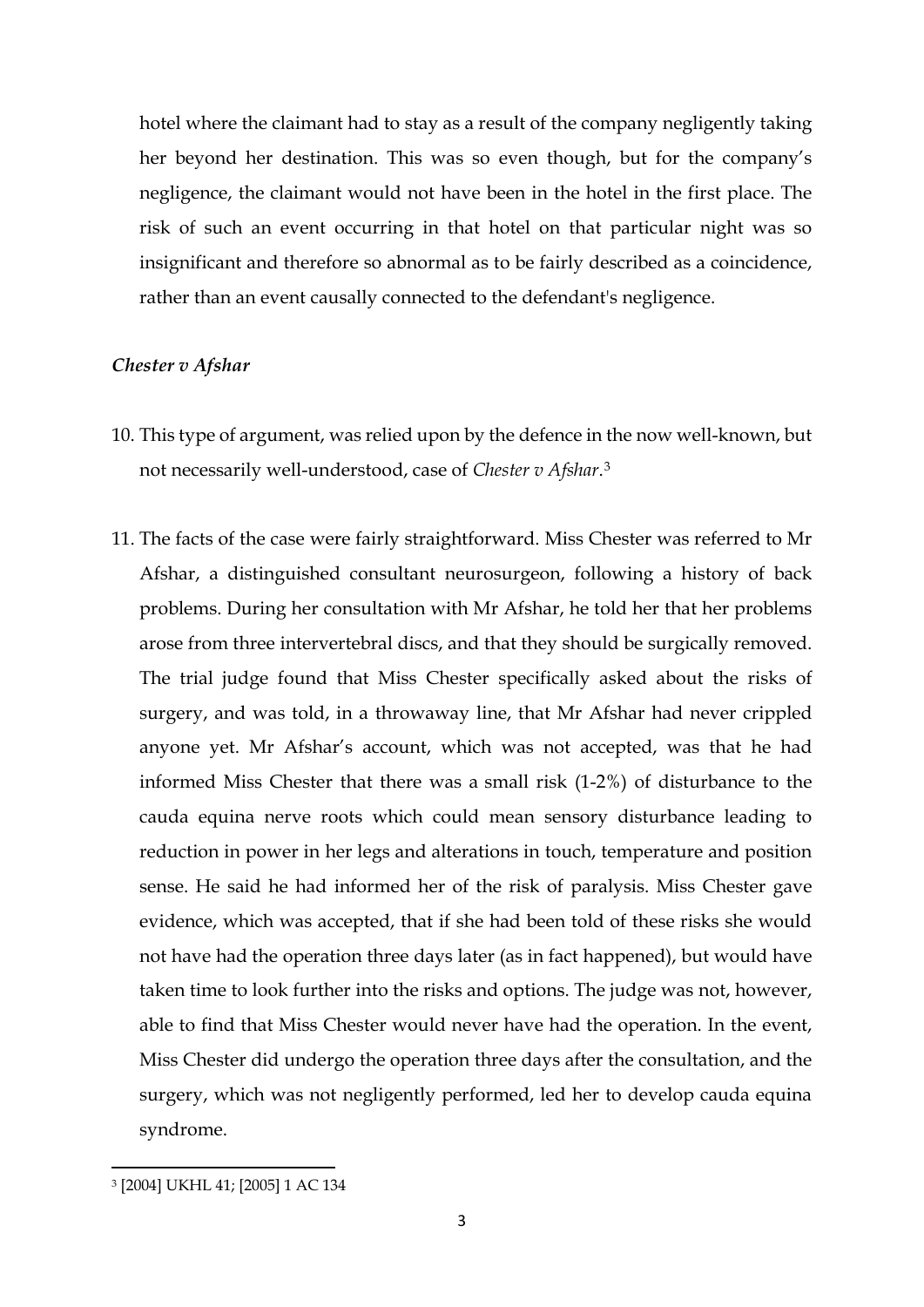- 12. The House of Lords was divided in its view of the case. Lords Bingham and Hoffman held that, although Mr Afshar had acted in breach of duty in failing to warn Miss Chester of the risk of cauda equina syndrome, that breach was not causative of her injury.
- 13. Lord Bingham took the view that the "but for" test was not satisfied, holding, at paragraph 8, that although Miss Chester had shown she would not have consented to surgery on the date it in fact took place had she been properly warned, the timing of the operation was irrelevant to the injury she suffered. The injury would have been liable to occur whenever the surgery was performed and whoever performed it.
- 14. Lord Hoffman did not opine on the "but for" test explicitly, but dismissed the claimant's argument to the effect that legal causation was established because the risk of injury occurring if (as would have been the case absent breach of duty) she had undergone surgery on another occasion would have been only 1-2%.

31 In my opinion this argument is about as logical as saying that if one had been told, on entering a casino, that the odds on the number 7 coming up at roulette were only 1 in 37, one would have gone away and come back next week or gone to a different casino. The question is whether one would have taken the opportunity to avoid or reduce the risk, not whether one would have changed the scenario in some irrelevant detail. The judge found as a fact that the risk would have been precisely the same whether it was done then or later or by that competent surgeon or by another.

- 15. The cornerstone of both speeches was that, as Miss Chester could not show that the risk of the injury would have been any different had the operation been carried out on a different occasion, she could not succeed. This was so even though the risk of the injury occurring on any occasion was tiny.
- 16. The majority of their Lordships seem to have taken the view that the 'but for' test was made out, at least to some degree. In particular, Lord Hope said, at paragraph 81: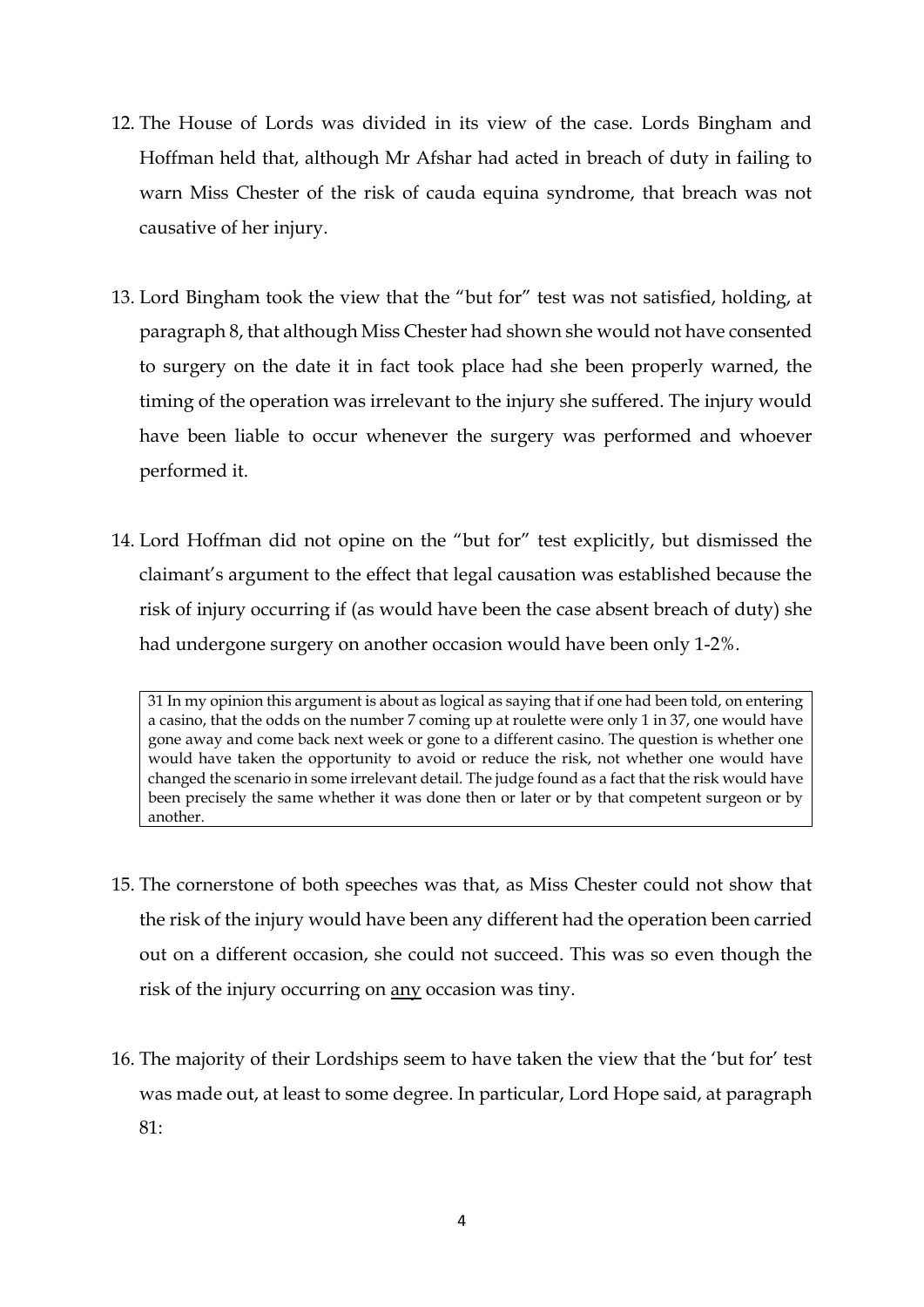The "but for" test is easily satisfied, as the trial judge held that she would not have had the operation on 21 November 1994 if the warning had been given. But the risk of which she should have been warned was not created by the failure to warn. It was already there, as an inevitable risk of the operative procedure itself however skilfully and carefully it was carried out. The risk was not increased, nor were the chances of avoiding it lessened, by what Mr Afshar failed to say about it. As Professor Honoré in his note "Medical non-disclosure, causation and risk: Chappel v Hart " 7 Torts LJ 1, 4 has pointed out, to expose someone to a risk to which that person is exposed anyhow is not to cause anything.

- 17. However, as flagged up in the quotation from Lord Hope's speech, all three took the view that 'something more' was required to establish causation in a case where the change in the date of the surgery had not increased the risk of injury. All three also took the view that a "modest departure" (in the words of Lord Steyn) from traditional causation principles should be made to allow Miss Chester to succeed. In essence, the 'something more' found to establish causation in this case was the intimate connection between Mr Afshar's breach of duty (the failure to warn of the risk of cauda equina syndrome) and the fact that Miss Chester's injury resulted from the eventuation of that very risk.[4](#page-4-0)
- 18. *Chester v Afshar* has proved a controversial decision. It had the potential to gain wider currency following the decision of the Supreme Court in *Montgomery v*  Lanarkshire Health Board,<sup>[5](#page-4-1)</sup> where the Court confirmed that the Bolam test does not apply when the breach of duty alleged is a failure to obtain fully informed consent. A doctor must take reasonable care to ensure that his/her patient is aware of material risks of injury that are inherent in the treatment, and the question of whether he/she has done so is for the court to determine without reference to a reasonable body of medical opinion.
- 19. However, in recent years, the application of *Chester* has been limited by the courts, as illustrated by the following examples:

<span id="page-4-0"></span><sup>4</sup> See in particular Lord Hope's speech at paragraph 87

<span id="page-4-1"></span><sup>5</sup> [2015] UK SC 11; [2015] A.C. 1430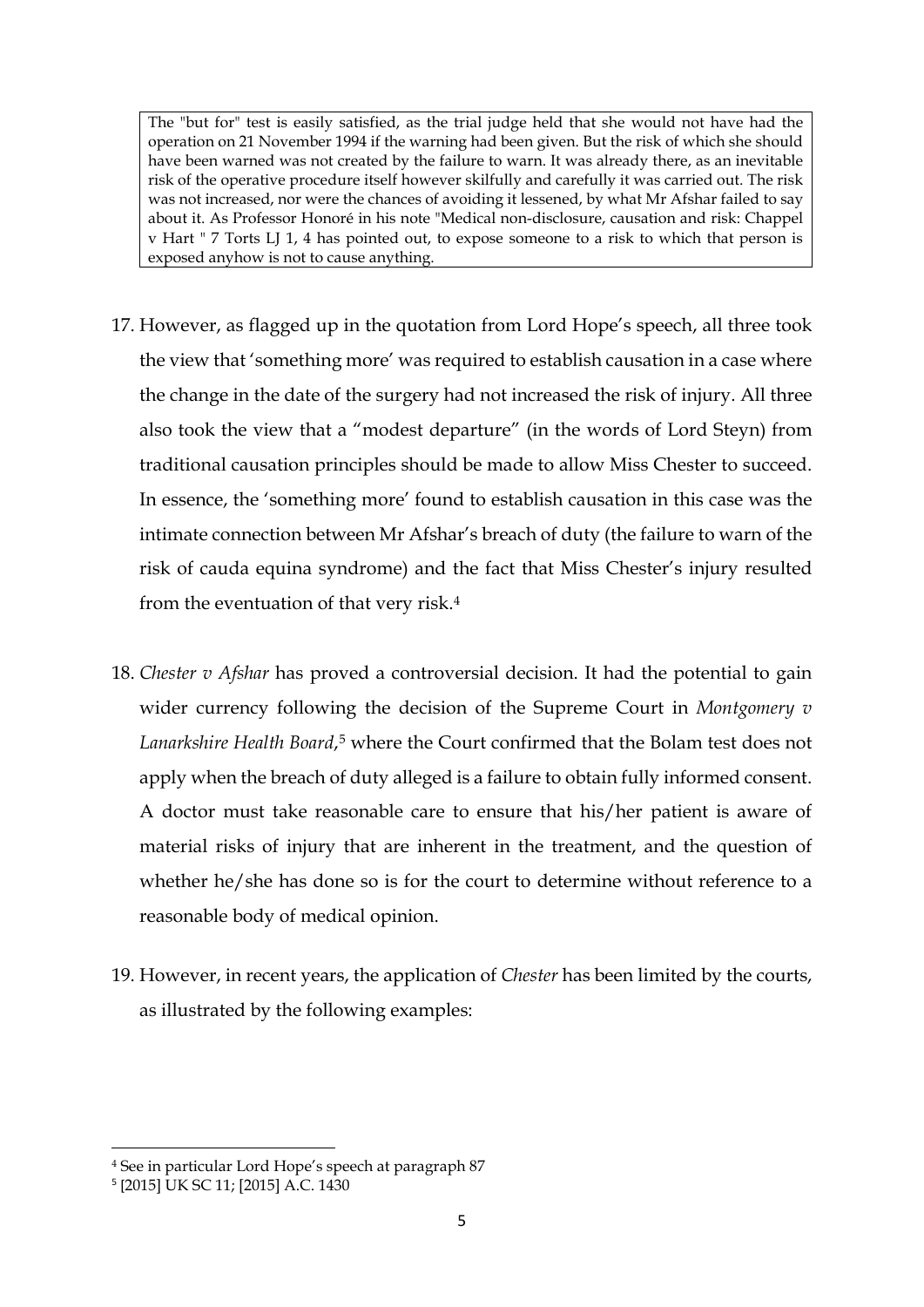(a) In *Correia v University Hospital of North Staffordshire NHS Trust*,<sup>[6](#page-5-0)</sup> the Court of Appeal held that *Chester* did not apply in circumstances where the claimant had been properly consented for a three-stage operation, but the surgeon negligently failed to carry out the final stage. The claimant argued that she had not been warned about the risks of an operation which omitted the final stage, and therefore had not given consent to that operation. The court held, at paragraph 26:

The negligent failure to deal appropriately with the nerve ending did not make this either a different operation for the purposes of consent, nor an operation for which specific consent was required. It was a breach of duty which had the potential to give rise for liability for damages if all the other elements of the tort of negligence were made out. The claimant made an informed choice to the surgery and the injury was not 'intimately linked' with the duty to warn.

(b) As an additional reason for rejecting the claim in *Correia,* the Court held that the claimant had not shown she would have deferred the operation had she been warned, which, it said, was a crucial part of the reasoning in *Chester*. The Court of Appeal reached the same conclusion in *Duce v Worcestershire Acute Hospitals NHS Trust,[7](#page-5-1)* where the claimant had argued that *Chester* established a free-standing principle entitling injured parties to compensation where (1) the injury was intimately involved with the duty to warn; (2) the duty was owed by the doctor who performed the surgery to which the patient had consented; (3) the injury was the product of the very risk that the patient should have been warned about when they gave their consent. The Court reiterated that it is necessary for the claimant to plead and prove that, if warned of the risk, s/he would at least have deferred the operation.

## *Crossman v St George's Healthcare NHS Trust[8](#page-5-2)*

<span id="page-5-0"></span><sup>6</sup> [2017] EWCA Civ 356

<span id="page-5-1"></span><sup>7</sup> [2018] EWCA Civ 1307; [2018] PIQR P18

<span id="page-5-2"></span><sup>8</sup> [2016] EWHC 2878 (QB); (2017) 154 B.M.L.R. 204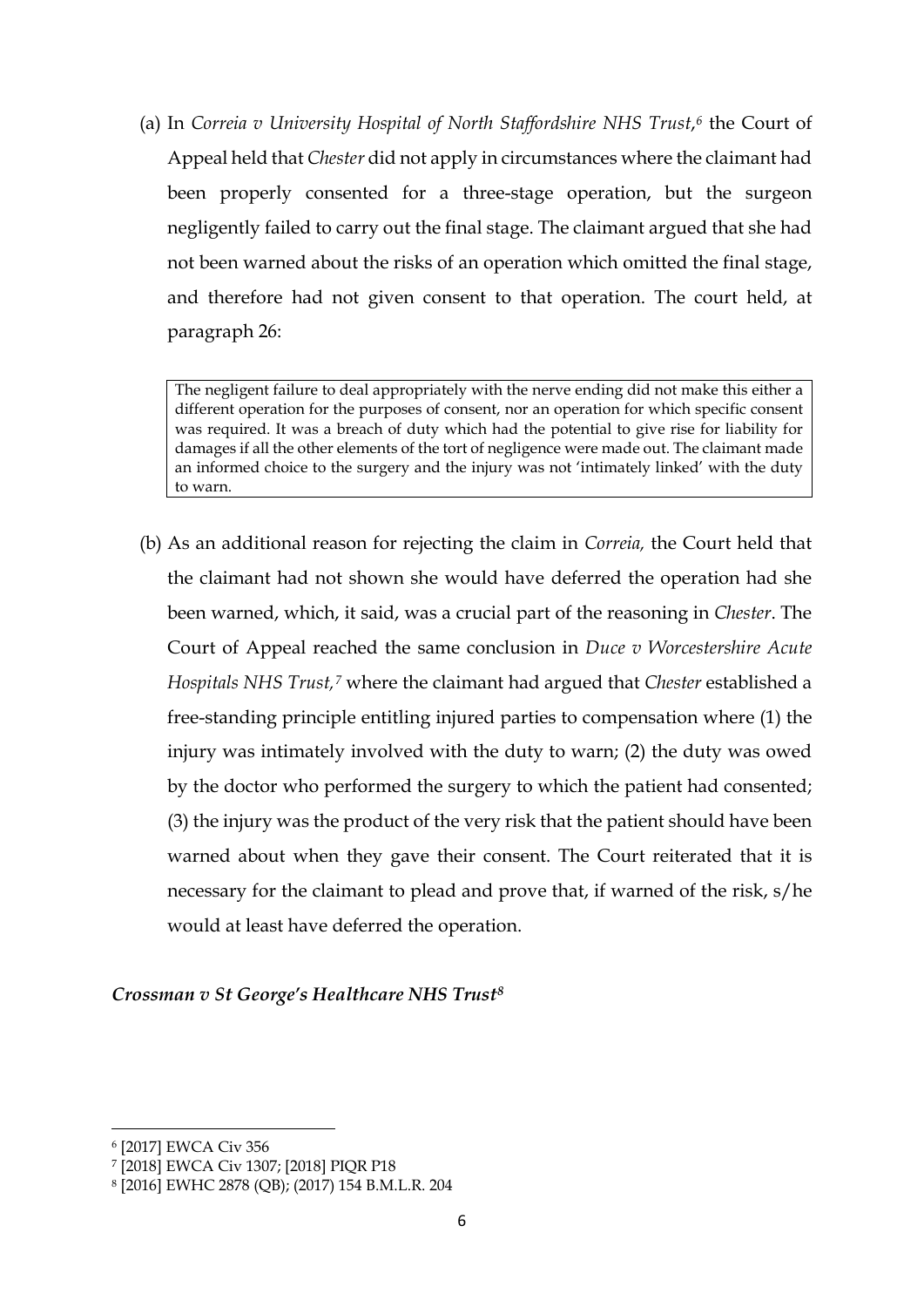- 20. I pause here to note briefly my case of *Crossman*, which lies at the interface between *Chester v Afshar* and "but for" causation. In that case, a conservative course of treatment was recommended for the claimant, but he was in error put on a waiting list for surgery. The error was not adverted to and, although the operation was not performed negligently, he sustained nerve root injury causing permanent symptoms. The risk of this complication occurring was less than 1%. It was agreed that ultimately he would have required surgery in any event, at which point the risk would have been the same.
- 21. I ran a "but for" causation argument in this case, which was ultimately accepted by the judge. The experts were in agreement that the cause of Mr Crossman's injury was, on the balance of probabilities, manipulation of a swollen nerve root and residual lateral canal stenosis. The evidence from the expert called on behalf of Mr Crossman was to the effect that it was unlikely that the same degree of residual stenosis would have been present on another occasion and that a number of variable factors (such as the position of the patient on the table, injury from a surgical instrument, excessive manipulation of the nerve root, use of bipolar diathermy and/or a transient drop in blood pressure) could have caused the swelling in the nerve root. It was improbable that the combination of causes that led to the nerve root injury in this case would have occurred on a different occasion.
- 22. Apparently accepting this argument, the Judge concluded (at paragraph 46):

…but for the admitted negligence of the Hospital, the Claimant would not have had the operation when he did. Had he had the operation on a different occasion, he would not have been advised that he was at any greater risk and, although the risk was in fact higher in his case, it was not one which was more likely than not to be realised. Hence, in my judgment, the claim succeeds on conventional "but for" causation principles.

23. The Defendant unsuccessfully sought to appeal this decision on the basis that it rested on the premise rejected in *Chester v Afshar*. Commentators have found it difficult to distinguish the decision from *Chester* on the basis of the wording used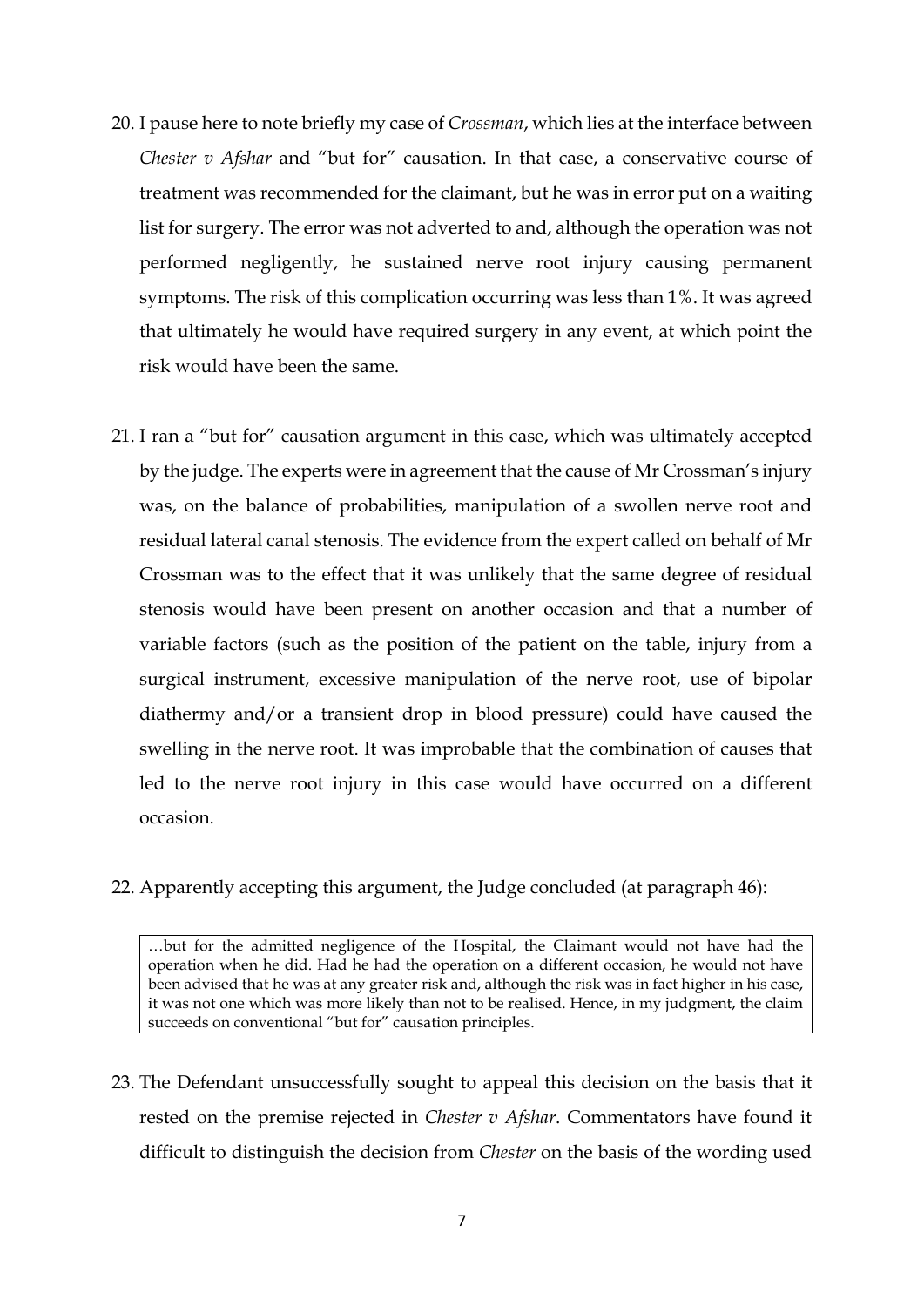in the judgment, and the case was thought to have been wrongly decided in the County Court case of *Barry v Cardiff and Vale University Local Health Board[9](#page-7-0)* and was not followed in *Pomphrey v Secretary of State for Health*.[10](#page-7-1)

24. In my view, it is likely that the judge in *Crossman* was influenced by the fact that, unlike in *Chester*, there was a clear causal mechanism for the injury that arose out of factors particular to each individual operation, that would not be replicated on another occasion. Thus it could not be said that the risk of sustaining that particular injury in that particular way was in excess of 50%, should the operation have been performed three months later than it actually was. That said, subsequent decisions mean that it is likely to be difficult to rely on *Crossman* in future.

## **Loss of a Chance?**

- 25. In the cases discussed above, the only question before the court was whether the injury or damage actually suffered by the claimant was caused by the defendant's negligence. There have, however, been cases where claimants have sought to argue, either as a primary or as a fall-back position, that they should be able to recover damages for the 'loss of a chance' of recovery or improvement, caused by the defendant's negligence. Thus we are still in 'but for' territory, but the argument is not that 'but for' the defendant's negligence, the damage would not have occurred; rather that 'but for' the breach, the claimant would have had a chance of avoiding the damage.
- 26. In summary, the position the courts have taken on this argument is that claimants cannot recover damages for the loss of a less than even chance of avoiding the injury. If the claimant can show, on the balance of probabilities, that, absent the defendant's negligence, the injury would not have occurred, she will succeed on

<span id="page-7-0"></span><sup>9</sup> [2019] Med L.R. 191

<span id="page-7-1"></span><sup>10</sup> [2019] Med L.R. 424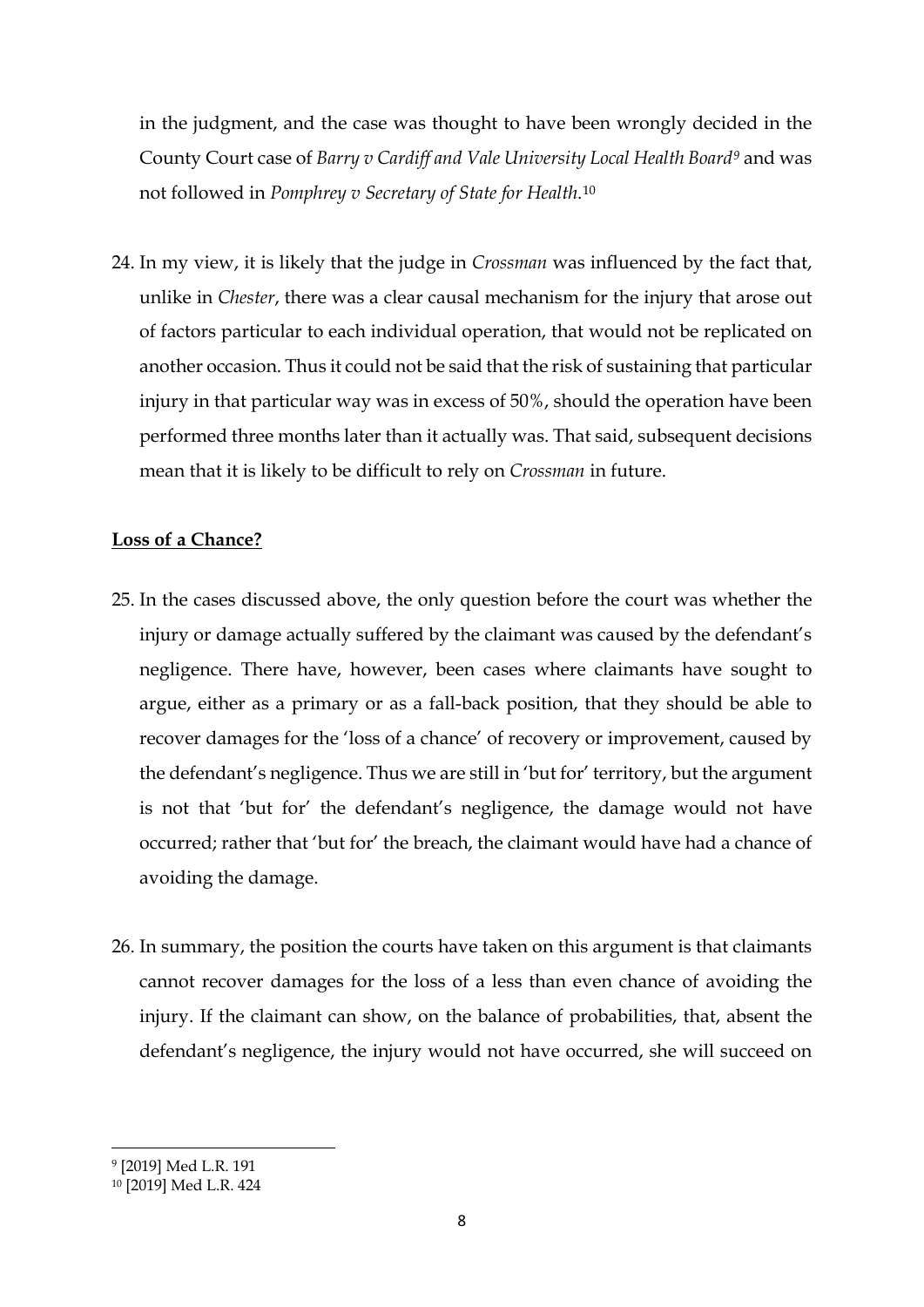"but for" causation. If she can only show, for example, that there is a 25% chance that the injury would not have occurred, she will recover nothing.

- 27. The well-known case of *Hotson v East Berkshire Health Authority*,*[11](#page-8-0)* is a good example of such a case. The claimant fell out of a tree and sustained an acute traumatic fracture of the left femoral epiphysis. The defendant negligently failed to diagnose the injury for five days. The claimant went on to develop avascular necrosis of the epiphysis. The trial judge found that, even had the claimant been treated properly, there was a 75% chance that he would have developed avascular necrosis as a result of the fall. The hospital's negligence turned that 75% chance into an inevitability. The trial judge held that, on these facts, the claimant was entitled to damages for the loss of the remaining 25% chance of making a full recovery.
- 28. The House of Lords disagreed with the trial judge. Their Lordships concluded that it was for the claimant to establish on the balance of probabilities that delay in treatment had at least materially contributed to the development of the avascular necrosis. The judge's finding was that, on the balance of probabilities, after the fall, there were insufficient blood vessels left intact to keep the epiphysis alive. Thus, on the balance of probabilities, the outcome was determined as soon as the claimant fell to the ground.
- 29. The House of Lords did not consider it appropriate, in *Hotson*, to determine that a personal injury claimant could never recover damages based on a statistical chance of 50% or less that, but for the defendant's breach of duty, he would not have suffered the injury. The possibility was therefore left open for another day.
- 30. The point was argued again in *Gregg v Scott*,*[12](#page-8-1)* a complicated case which concerned negligent delay in diagnosing non-Hodgkin's lymphoma. The claim was brought

<span id="page-8-0"></span><sup>11</sup> [1987] AC 750

<span id="page-8-1"></span><sup>12</sup> [2005] 2 AC 176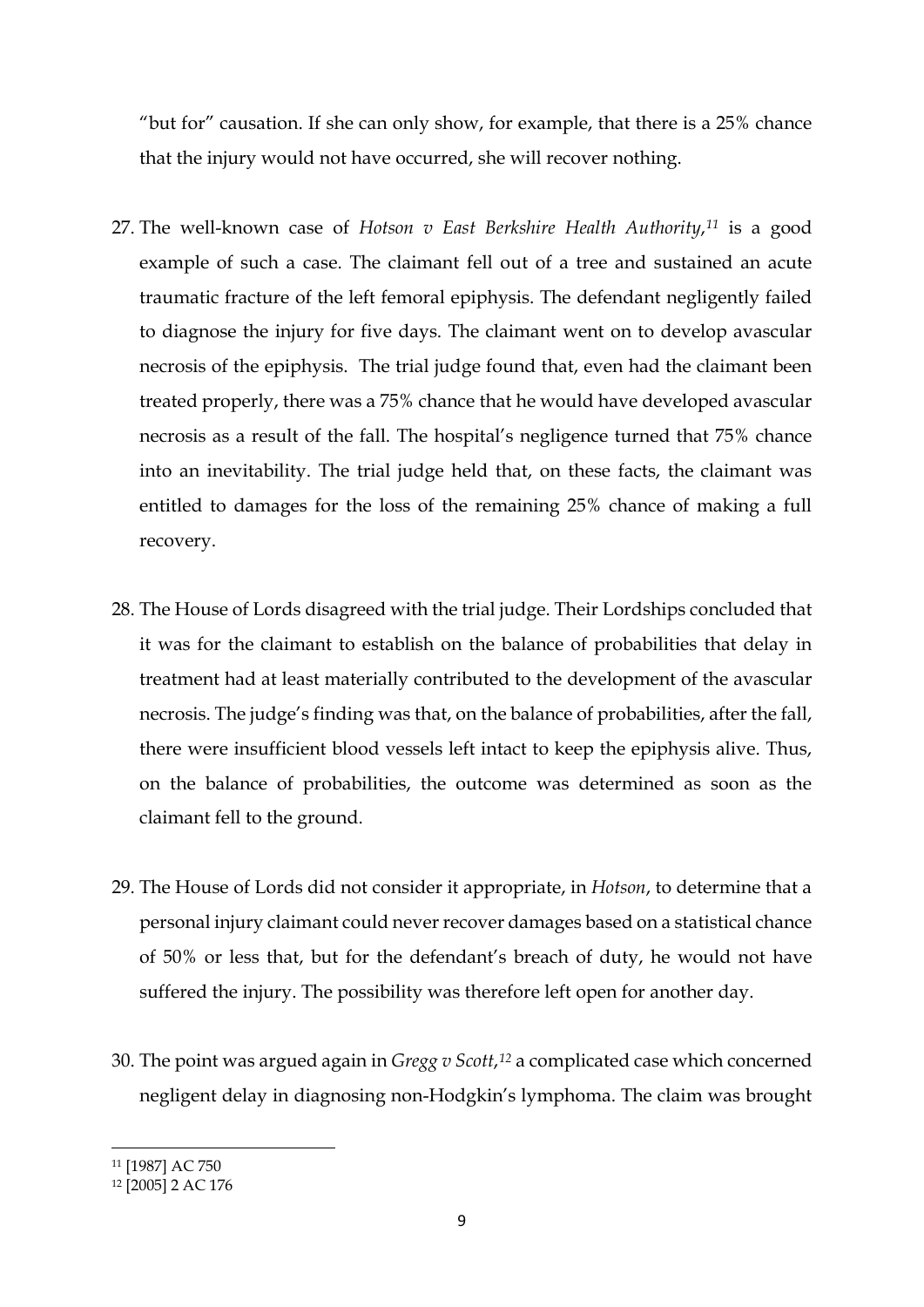on the basis of statistical evidence which was said to show that, absent the defendant's negligence, the claimant's chance of recovery (defined as surviving for a period of 10 years) would have been in excess of 50%. By the date of trial, however, evidence had emerged showing that the particular sub-type of the disease from which the claimant suffered had only a 42% chance of survival for 10 years, even when promptly treated. The chances of the claimant surviving for the remainder of the 10 years were assessed at 25%. The claimant argued that he was entitled to be compensated for that reduced prospect of survival.

- 31. The majority of the House of Lords found against the claimant. The reasoning of the majority is not wholly consistent, with Lord Phillips concentrating on the difficulties of using general statistics of this kind in proving causation of particular injury, whereas Lord Hoffman and Baroness Hale focused on issues of principle. Lord Phillips was particularly concerned about the usefulness of statistics in a case where, as here, the claimant had, even following the delayed diagnosis, already outlived his prognosis.
- 32. The majority all concluded, however:
	- (a) that the claimant could not argue that the reduction in his chances of survival was simply a matter for quantification, on the basis that the breach had already caused physical damage because the claimant's cancer had spread during the period of delay. This would, as Baroness Hale observed, lead to a complete reformulation of personal injury law;
	- (b) that the claimant could not recover damages in respect of the 'lost chance' of recovery, although Lord Phillips again left the door open for the revival of that argument in a different case.[13](#page-9-0)

<span id="page-9-0"></span><sup>13</sup> [2005] 2 AC 176 at [190]. No such case has arisen as yet, but see further paragraph 58 below.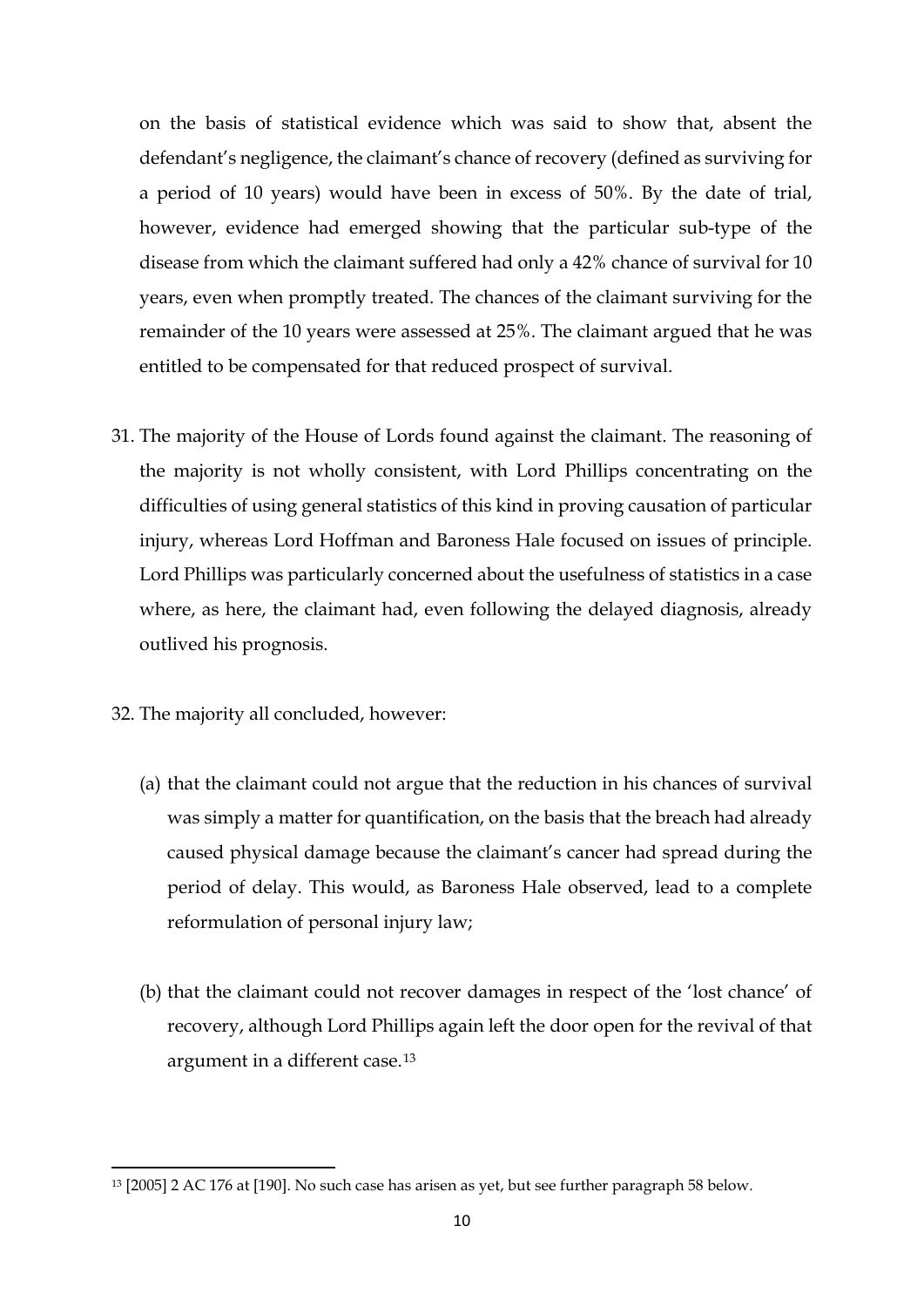- 33. It is worth noting that the claim in *Gregg v Scott* was put forward purely on the basis of the prospects of cure for the claimant. There was no alternative argument, as there often is in these cases, that as a result of the defendant's negligence, the claimant's life expectancy was reduced. This would have allowed a claim in respect of the 'lost years'; years when the claimant would have been alive but for the defendant's negligence. Claims are still often put in this way, although the difficulties that arise from the use of generalised statistics (see below) often also apply in 'lost years' claims.
- 34. The concerns raised by Lord Phillips as to the use of generalised statistics in cases such as these are reflected in the subsequent case law. In *Hague v Dalzell and Fish,[14](#page-10-0)* a very similar case concerning late cancer diagnosis, Lewis J conducted an exhaustive analysis of the statistical evidence relied upon by both parties. He concluded that, regardless of the indication from the general statistics that, if treated at an early stage, the deceased would have had a very high chance of survival, the statistics also showed that she had a greater than 50% chance of survival even following her late diagnosis. Sadly she did not survive, which suggested that the general statistical evidence was of little assistance in her case.
- 35. These cases demonstrate that it is always better, where possible, to avoid total reliance on general statistics, and to focus on the likely course in this particular claimant, both absent and following the defendant's breach of duty. See for example *Schembri v Marshall*,<sup>[15](#page-10-1)</sup> where the Court of Appeal upheld the decision of the first instance judge, who took into account general statistics; the fact that but for the negligence the claimant would have been in hospital at the crucial time and her positive individual characteristics in determining that she would on the balance of probabilities have survived a pulmonary embolism if properly treated.

<span id="page-10-0"></span><sup>14</sup> [2016] EWHC 2753

<span id="page-10-1"></span><sup>15</sup> [2020] EWCA Civ 358; [2020] PIQR P16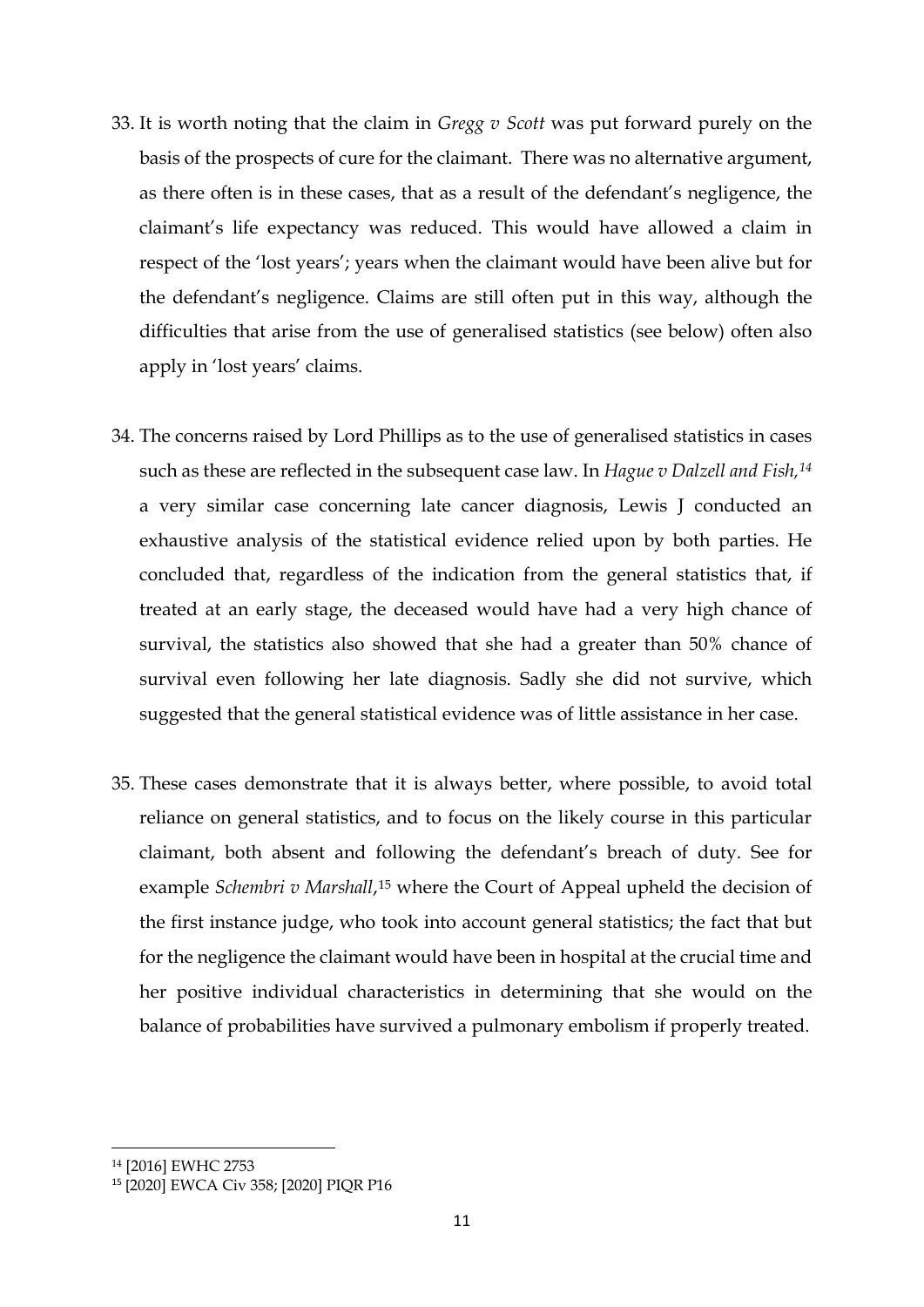36. It is useful to bear in mind the comments of Baroness Hale in *Sienkiewicz v Greif (UK) Ltd*,[16](#page-11-0) which was a mesothelioma case, focusing on the relevance of epidemiological evidence. Baroness Hale's comments as cited below, however, have a wider application and are a useful insight into the process a judge will adopt when looking at statistics in the context of causation:

171…The fact that there are twice as many blue as yellow taxis about on the roads may double the risk that, if I am run over by a taxi, it will be by a blue rather than a yellow one. It may make it easier to predict that, if I am run over by a taxi, it will be by a blue rather than a yellow one. But when I am actually run over, it does not prove that it was a blue taxi rather than a yellow taxi which was responsible. Likewise, if I actually develop breast cancer, the fact that there is a statistically significant relationship between, say, age at first childbearing and developing the disease does not mean that that is what caused me to do so.

172 But as a fact finder, how can one ignore these statistical associations? Fact finding judges are told that they must judge a conflict of oral evidence against "the overall probabilities", coupled with the objective facts and contemporaneous documentation….Millions of pounds may depend upon their decision. Yet judges do not define what they mean by "the overall probabilities" other than their own particular hunches about human behaviour. Surely statistical associations are at least as valid as hunches about human behaviour, especially when the judges are so unrepresentative of the population that their hunches may well be unreliable? Why should what a (always middle-aged and usually middle class and male) judge thinks probable in any given situation be thought more helpful than well-researched statistical associations in deciding where the overall probabilities lie? As it seems to me, both have a place. Finding facts is a difficult and under-studied exercise. But I would guess that it is not conducted on wholly scientific lines. Most judges will put everything into the mix before deciding which account is more likely than not. As long as they correctly direct themselves that statistical probabilities do not prove a case, any more than their own views about overall probabilities will do so, their findings will be safe.

## **Material Contribution**

- 37. Finally, there are cases where the courts have held that, even where traditional 'but for' causation cannot be made out, a claimant can nevertheless succeed in establishing causation if she can show that the defendant's negligence had some part to play in causing the damage.
- 38. The classic example of such a case is *Bonnington Castings Ltd v Wardlaw.[17](#page-11-1)* The claimant was a steel dresser who was exposed to silica dust at his workplace. Some

<span id="page-11-0"></span><sup>16</sup> [2011] UKSC 10; [2011] 2 AC 299

<span id="page-11-1"></span><sup>17</sup> [1956] AC 613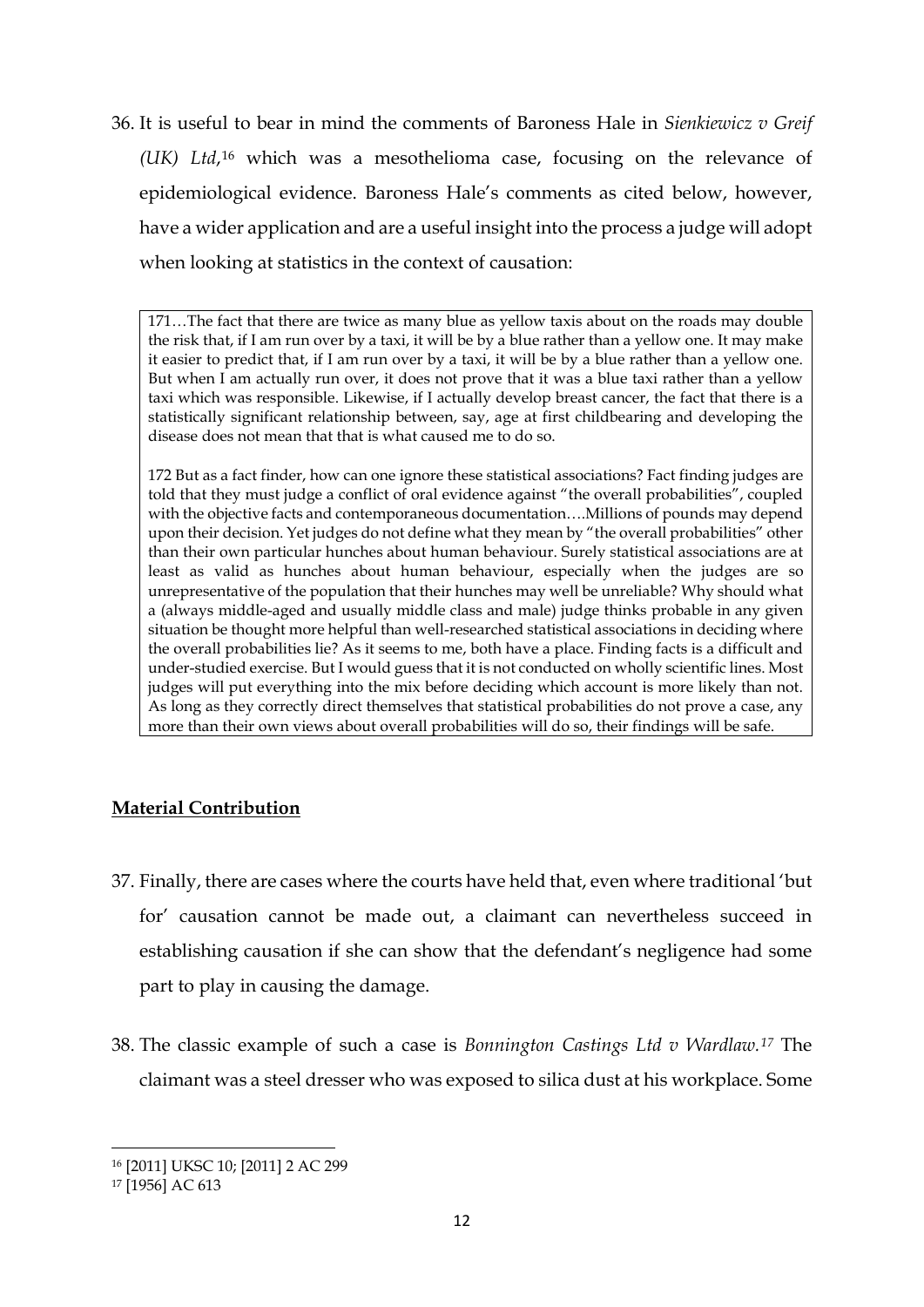of the dust came from an 'innocent' source (in that its production could not, with reasonable care, have been avoided) and some arose negligently, because the dust extraction plant on the swing grinders was not kept free from obstruction. The claimant developed pneumoconiosis, which the medical evidence showed to have been caused by a gradual accumulation in the lungs of minute particles of silica inhaled over a number of years. Lord Reid considered that this meant the disease was caused by the whole of the noxious material inhaled, and as that material came from two sources, it could not be wholly attributable to dust from the 'innocent' or the 'negligent' source.

39. Lord Reid went on to set out the basis for what we now know as 'material contribution to injury' causation as follows:

…the real question is whether the dust from the swing grinders materially contributed to the disease. A contribution which comes within the exception de minimis non curat lex is not material, but I think that any contribution which does not fall within that exception must be material. I do not see how there can be something too large to come within the de minimis principle, but yet too small to be material.

- 40. The claimant would not have been able to show that, but for the contribution of the 'negligent' dust, he would have developed the disease, and would therefore have failed on a simple application of the 'but for' test. Using Lord Reid's 'material contribution' test, however, he succeeded in establishing liability. Furthermore, he succeeded in establishing full liability against the defendant, there having been no evidence on which the contributions of the 'innocent' and 'negligent' dust could be apportioned. It is likely that in a case of this kind brought today, there would be at least some evidence to assist in apportioning the relative contributions of the dust from the two sources.
- 41. *Bonnington* was applied in a clinical negligence context in the case of *Bailey v Ministry of Defence*.*[18](#page-12-0)* The facts of the case were complex, but in summary, the claimant suffered hypoxic brain damage as a result of a cardiac arrest, which in

<span id="page-12-0"></span><sup>18</sup> [2008] EWCA Civ 883; [2009] 1 WLR 1052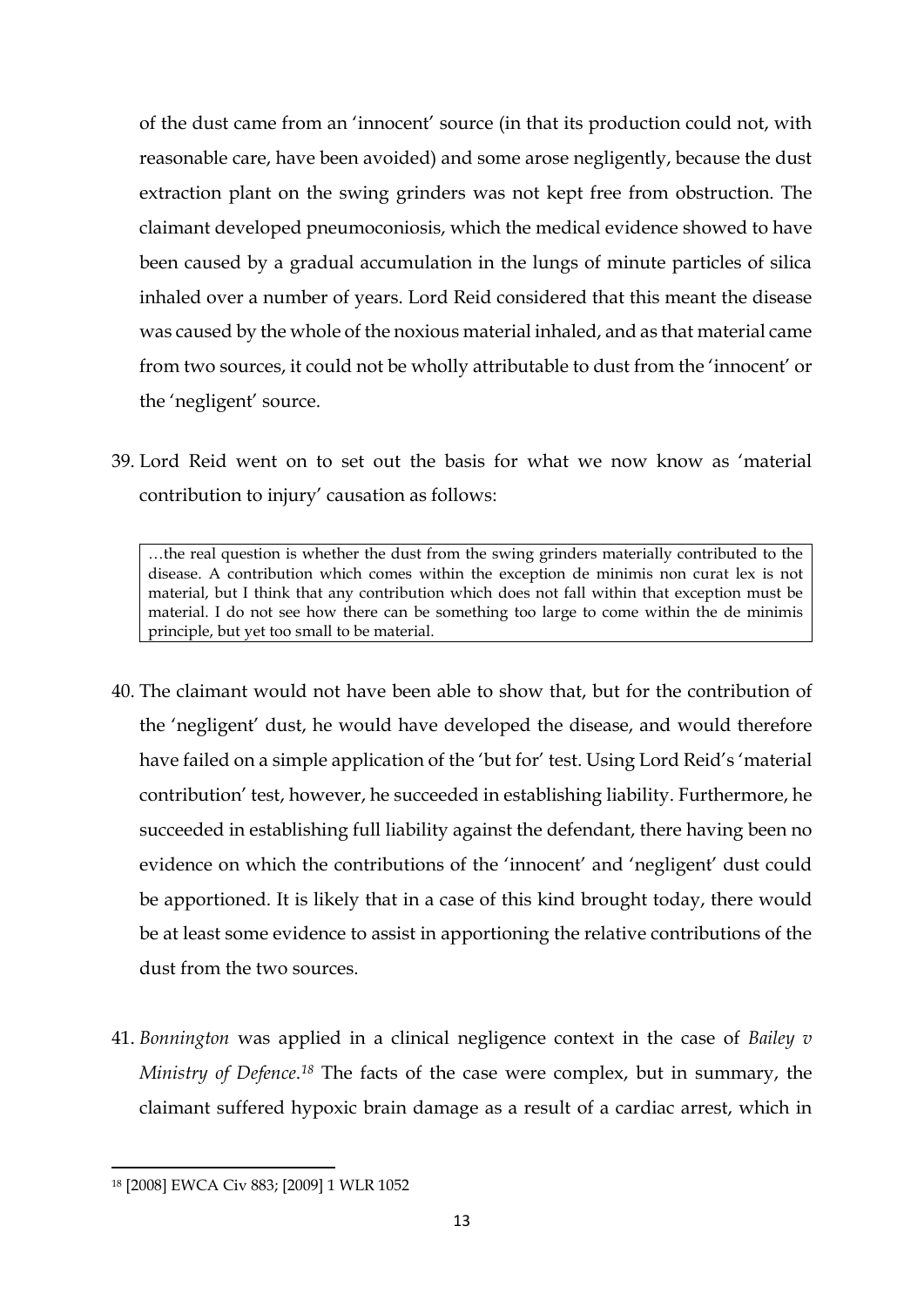turn resulted from aspiration of her vomit whilst in a severely weakened state. Her weakened condition was caused or contributed to by two factors; poor care by the defendant following a gall bladder operation, and pancreatitis. The latter was not shown to have resulted from negligence on the part of the defendant. The trial judge found that each of these factors contributed materially to the overall weakness (although he could not say in what proportions) and the overall weakness caused the aspiration; thus liability was established. The Court of Appeal upheld his conclusion, with Waller LJ holding, at paragraph 46:

In a case where medical science cannot establish the probability that "but for" an act of negligence, the injury would not have happened, but can establish that the contribution of the negligent cause was more than negligible, the "but for" test is modified and the claimant will succeed.

- 42. In subsequent cases there have been attempts by defendants to limit this principle, and there has been considerable academic and judicial discussion of the precise basis on which the claimant succeeded in *Bailey*.
- 43. In *Williams v Bermuda Hospital*,*[19](#page-13-0)* the claimant attended hospital with acute abdominal pain, which turned out to be caused by appendicitis. A CT scan of the abdomen was ordered to assist with diagnosis, but there was a negligent delay in performing the scan. As a result of the delay in performing the scan, surgery on the claimant took place a minimum of 2 hours and 20 minutes later than it would have done absent the defendant's breach of duty. When the operation did take place, it was found that the claimant's appendix had ruptured, and he had developed sepsis. He suffered serious complications during the operation as a result of the sepsis, including injury to his heart and lungs.
- 44. The medical evidence was to the effect that the sepsis had already begun to develop before the negligent period of delay; however, its incremental development then continued for at least a further 2 hours and 20 minutes after the operation should (absent negligence) have taken place. The Privy Council held that

<span id="page-13-0"></span><sup>19</sup> [2016] UKPC 4; [2016] AC 888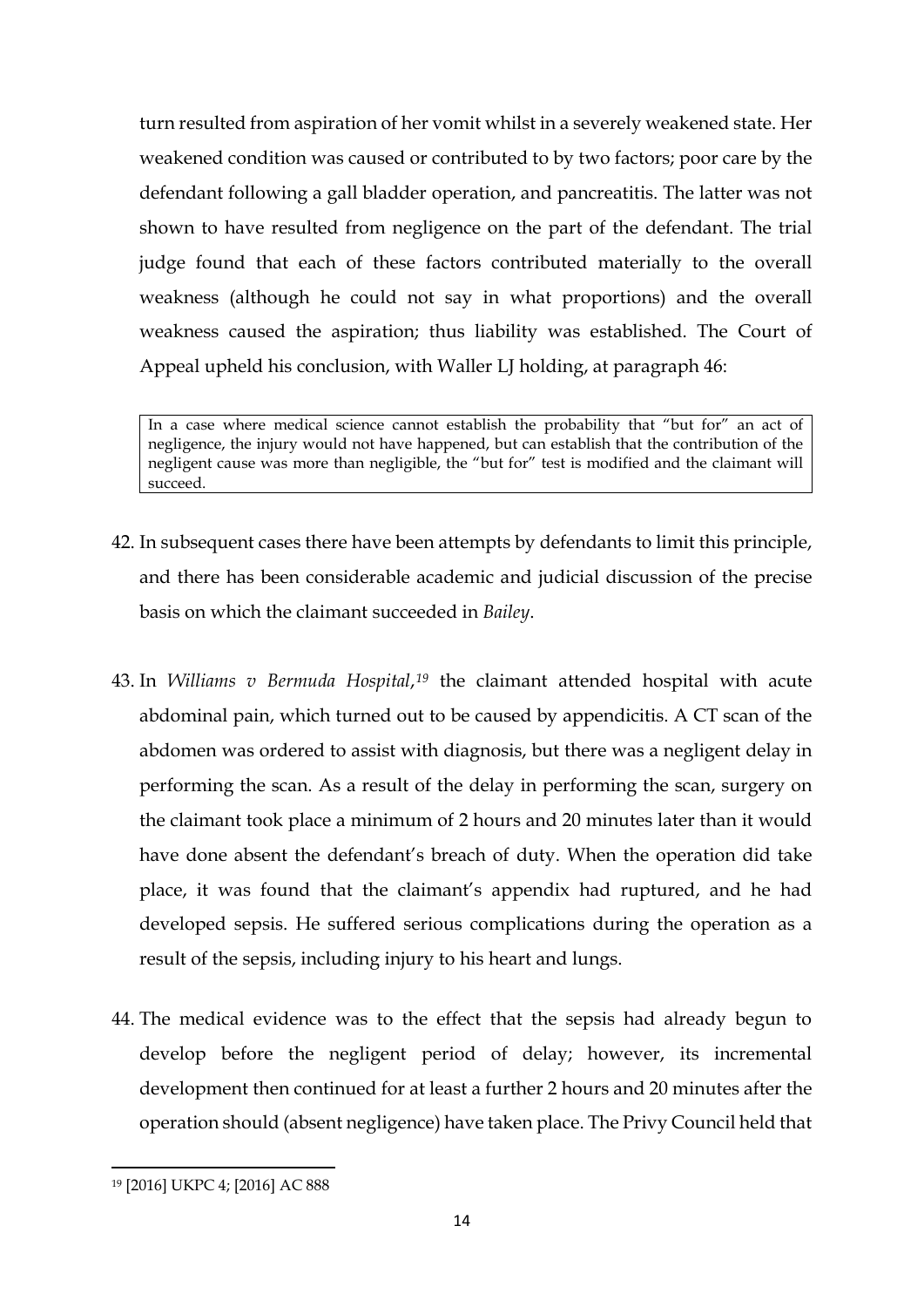the defendant's negligence materially contributed to the continuous process of the development of the sepsis, and thus to the injury to the claimant's heart and lungs.

- 45. The defendant argued that *Bonnington* could not apply in these circumstances, as in *Bonnington* the inhalation of dust from the two sources was simultaneous, whereas in this case the non-negligent and negligent contributions to the development of sepsis were successive. The Privy Council held that this could not make a difference in principle, although it might on particular facts (e.g. where, as in *Hotson*, it could be shown on the balance of probabilities that the outcome was already determined by the first, non-negligent, contribution).[20](#page-14-0)
- 46. The Privy Council also considered the Court of Appeal's judgment in *Bailey*, holding that it did not consider that the decision in that case necessitated any departure from the "but for" principle. It was, in the Board's view, an example of the application of the "eggshell skull" principle. The tortfeasor must take his victim as he finds her; hence the claimant's parallel weakness arising from pancreatitis could not enable the hospital to deny liability. This analysis of *Bailey* has been criticised by some academic writers<sup>[21](#page-14-1)</sup> and practitioners,<sup>[22](#page-14-2)</sup> many of whom continue to regard it as an application of the 'material contribution' test. It was, however, endorsed by HHJ Auerbach following a comprehensive analysis of the authorities in *Davies v Frimley Health NHS Foundation Trust*.*[23](#page-14-3)*
- 47. In *Davies*,[24](#page-14-4) HHJ Auerbach set out a short analysis of the circumstances in which what has compendiously been termed "material contribution" might apply:

<span id="page-14-0"></span><sup>20</sup> Similarly, in *John v Central Manchester and Manchester Children's University Hospitals NHS Foundation Trust* [2016] EWHC 407; [2016] 4 WLR 54, the court rejected the defendant's argument that a 'material contribution' analysis can only apply where there is a single causative agent; it may also apply where multiple factors contribute to the injury.

<span id="page-14-1"></span><sup>21</sup> See e.g. 'Causes and Contributions', Stapleton & Steel, 2016 132 L.Q.R. July

<span id="page-14-2"></span><sup>22</sup> See e.g. Simon Kilvington QC in his paper "Material Contribution – Where are we Now?" written for the PIBA Conference on 2nd April 2017 at [17].

<span id="page-14-3"></span><sup>23</sup> [2021] EWHC 169 (QB); [2021] PIQR P14 at [207] – [208]

<span id="page-14-4"></span><sup>24</sup> Ibid, at [200]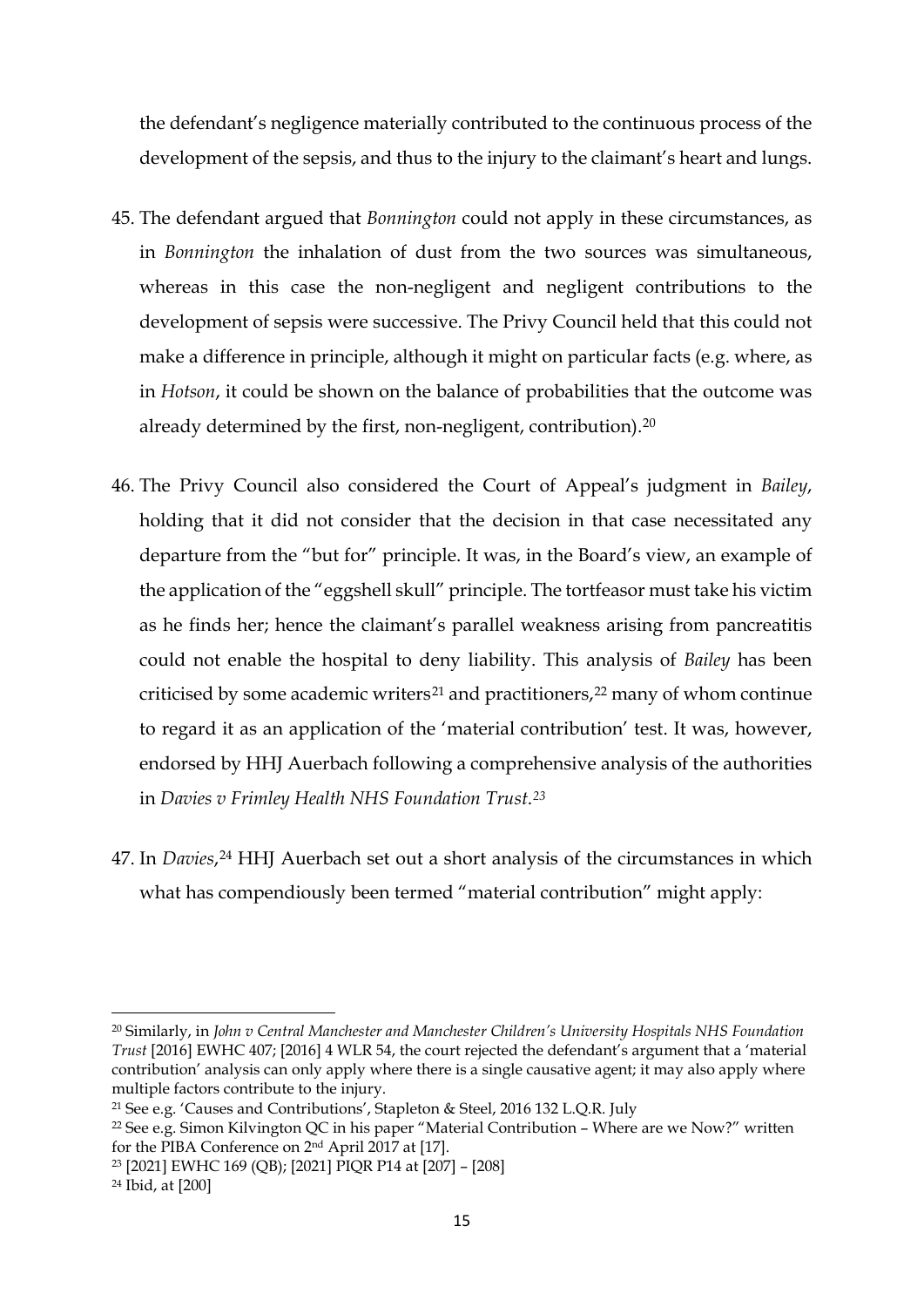- (a) where divisible harm has been caused, a party will be liable if their culpable conduct made a contribution to the harm, to the extent of that contribution;
- (b) where the harm is indivisible, a party will be liable for the whole of it, if they caused it, applying "but for" principles;
- (c) if two wrongdoers have together caused an indivisible injury, in respect of which it is impossible to apportion liability between them, then each is co-liable for the whole of the injury suffered.
- 48. It is important to contrast these cases, where the courts were able to find that, on the balance of probabilities, the defendant's breach of duty did in fact materially contribute to the damage sustained, with cases where all that can be said is that the breach materially contributed to the risk of damage.
- 49. Establishment of causation on the basis of 'material contribution to risk' first emerged in *McGhee v National Coal Board,[25](#page-15-0)* an industrial disease case. The claimant, who worked at a brickworks, developed dermatitis as a result of contact with brick dust. Some of that contact was unavoidable, but it was admitted that there was a failure to provide adequate washing facilities, which meant the dust remained on the claimant's skin for a longer period than necessary, whilst he cycled home.
- 50. Two possible causal mechanisms were posited: either that an accumulation of minor abrasions of the horny layer of the skin was an essential precondition for development of the condition (in which case it would be easier to argue that every minor abrasion contributed to the injury), or alternatively, that the disease started at one abrasion and then spread, so that multiplication of abrasions merely increased the number of places where the disease could start, and thus the risk of its occurrence.
- 51. Lord Reid held that it did not matter which of these analyses was correct. He held that in a case such as this, a broader view had to be taken of causation, and he did

<span id="page-15-0"></span><sup>25</sup> [1973] 1 WLR 1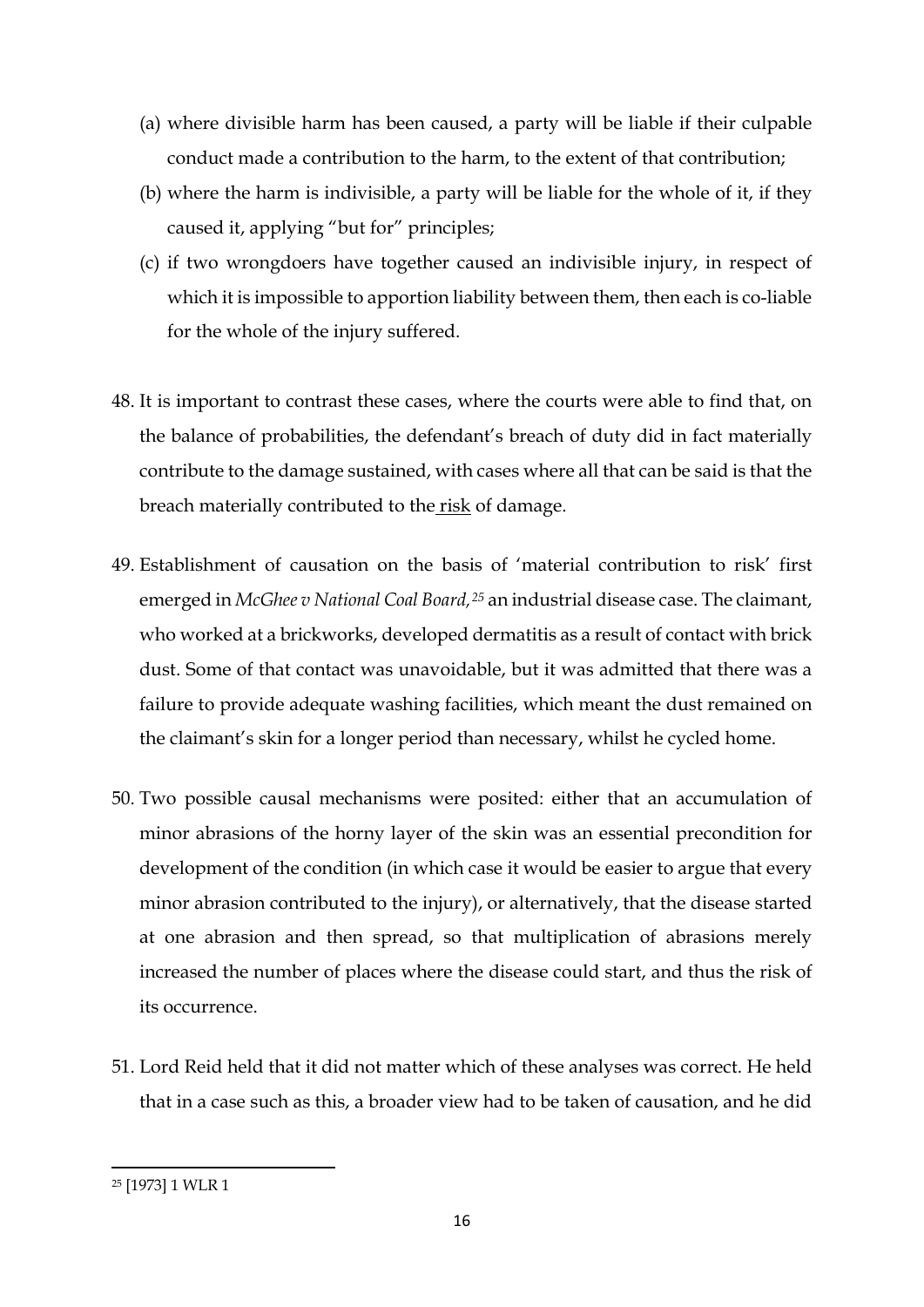not accept that a distinction should be drawn between materially increasing the risk that disease would occur, and making a material contribution to its occurrence.

- 52. In *Wilsher v Essex Area Health Authority,[26](#page-16-0)* there was an attempt to use the *McGhee*  analysis in a clinical negligence context. The claimant was born prematurely and required additional oxygen to survive. By the time the case reached the House of Lords, the position was that the defendant had negligently misplaced a catheter measuring the amount of oxygen in the claimant's blood, as a result of which he received an excessive amount of oxygen during the first 38 hours of his life. The claimant subsequently developed a condition called retrolental fibroplasia (RLF) which seriously limited his vision. The medical evidence was that this condition could be caused by a sufficiently high level of oxygen, but also that there was a correlation between the condition and a number of other conditions from which premature babies suffer, and from which the claimant himself suffered.
- 53. Whilst there was some evidence to the effect that the administration of oxygen was probably at least a contributory cause of the claimant's RLF, the trial judge held that the claimant had established a prima facie case on causation not on this basis, but on the basis that the negligence had materially increased the risk of RLF. He held that the burden of showing that the negligence had not in fact caused or materially contributed to the development of RLF moved to the defendant.
- 54. The claimant relied heavily on *McGhee* before the House of Lords. After a lengthy analysis of the judgments, Lord Bridge concluded that *McGhee* established no new principle of law, but that "adopting a robust and pragmatic approach to the undisputed primary facts of the case, the majority concluded that it was a legitimate inference of fact that the defender's negligence had materially contributed to the pursuer's injury." Their Lordships therefore declined to find that *McGhee* had created a new exception to 'but for' causation.

<span id="page-16-0"></span><sup>26</sup> [1988] 1 A.C. 1074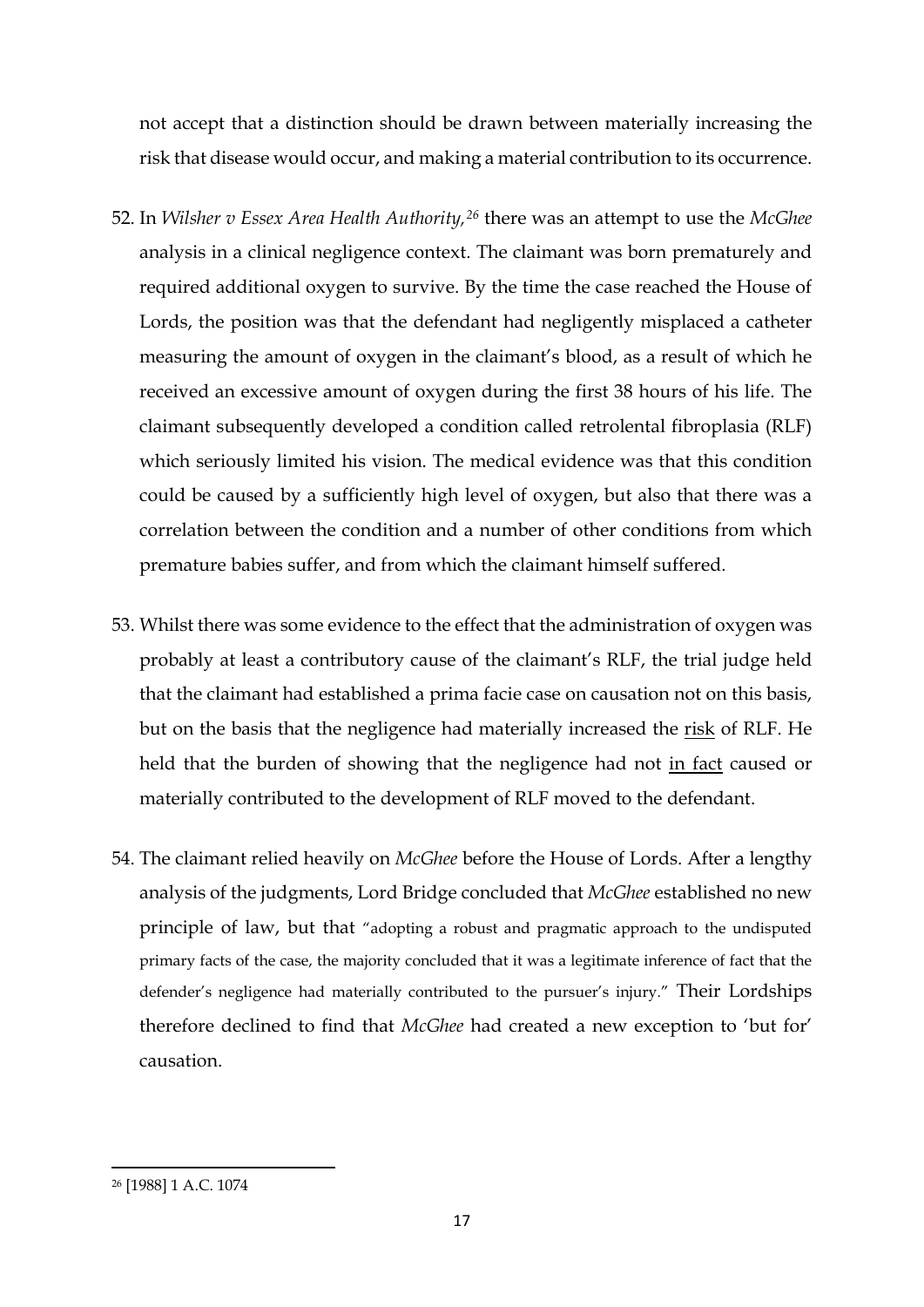- 55. The House of Lords found that the claimant in *Wilsher* could not establish liability. There were a number of different agents that could have caused RLF, of which excessive oxygen was one. However, the judge had not made a finding that excessive oxygen in fact caused or contributed to the RLF suffered by the claimant. Lord Bridge quoted with approval Browne-Wilkinson LJ's comments in the Court of Apeal, distinguishing *McGhee* on the basis that in that case, there was there only one agent (brick dust) capable of causing the dermatitis, and the failure to take a precaution against it doing so had indeed been followed by the development of dermatitis, caused by brick dust. That was a common sense conclusion. In *Wilsher*, where several agents were at play, the position was different.
- 56. The House of Lords' treatment of *McGhee* in *Wilsher* was not very satisfactory, and in *Fairchild v Glenhaven Funeral Services Ltd*,*[27](#page-17-0)* the House of Lords recognised that *McGhee* did establish a new principle, which can be described as the establishment of causation through 'material contribution to risk'. That principle allowed the claimants to establish liability against the defendants for their (or their relatives') development of mesothelioma as a result of exposure to asbestos dust. The difficulty previously faced by the claimants was that the exposure to asbestos dust had come from multiple sources. Whilst it could be said that increased exposure to such dust increased the risk of developing mesothelioma, the state of scientific knowledge at the time was such that it could not be said whether the disease was caused by a single asbestos fibre, or an accumulation of fibres. Thus it could not be said that exposure during any particular employment materially contributed to the development of the condition. Their Lordships held that it was appropriate to apply the *McGhee* 'material contribution to risk' analysis to allow the claimants to recover.
- 57. Their Lordships also, however, emphasised that caution was necessary in applying the principle, and indeed held that the House of Lords was correct not to apply it in *Wilsher*. Lords Hoffman and Rodger both sought to define the limits of

<span id="page-17-0"></span><sup>27</sup> [2003] UKHL 22; [2003] 1 AC 32